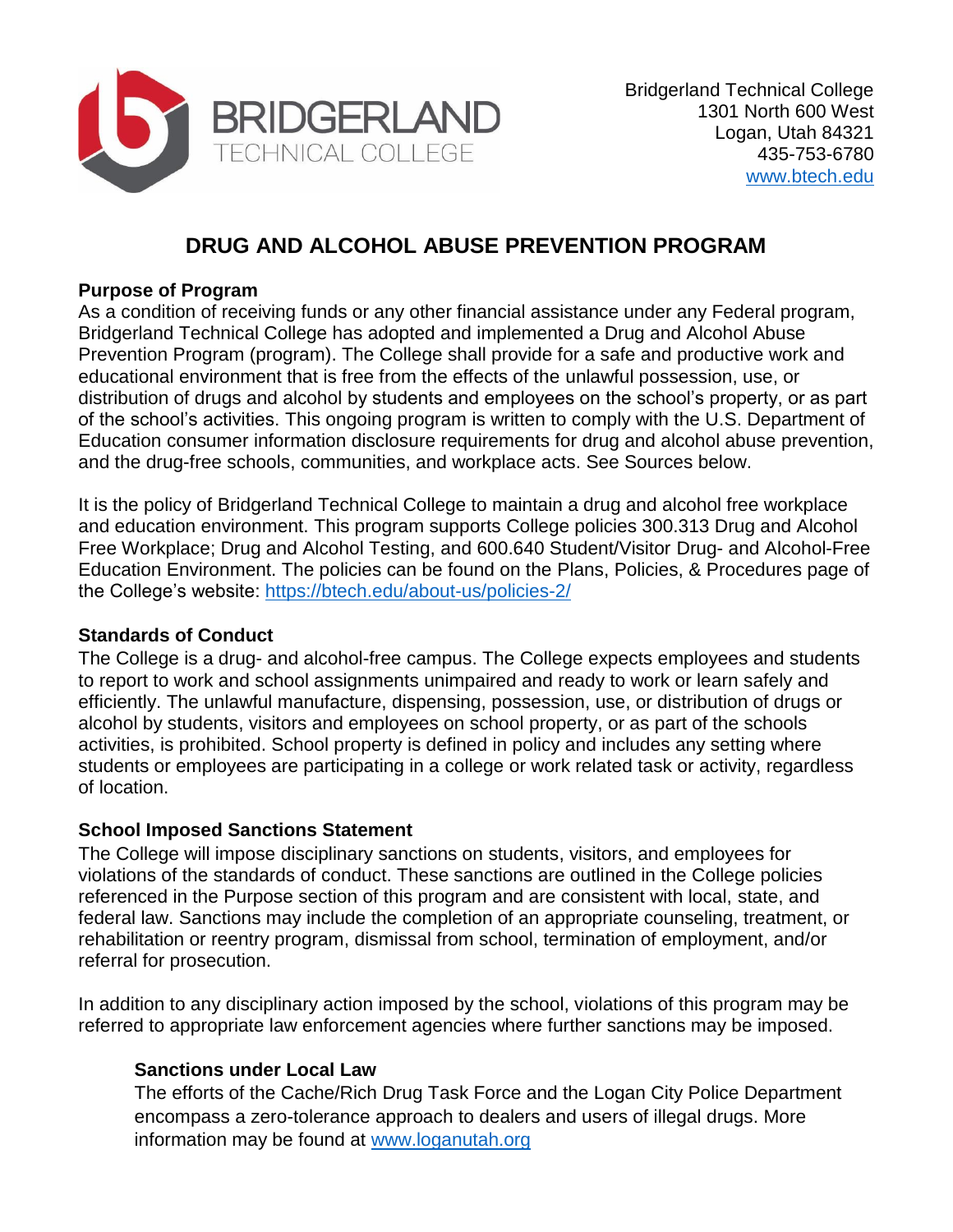#### **Sanctions under State Law**

Possible penalties for a controlled substance conviction depends on the level of the crime being charged. Violations of the law may subject an offender to a variety of legal sanctions including but not limited to a criminal record, fines, driver's license suspension, incarceration, imprisonment and/or community service requirements. Penalties for illicit drug use are governed by federal laws and the state of Utah will enforce them to their fullest extent. Additional information for Utah Drug Laws and Utah Alcohol Laws can be found in Utah Codes 58-37-8 and 32B.

## **Sanctions under Federal Law**

Controlled substance convictions under federal laws carry penalties ranging from up to one-year imprisonment and a minimum fine of \$1,000, to up to life imprisonment and fines of \$2,000,000. Federal convictions can lead to forfeiture of real estate and personal property, the denial of federal benefits, and certain professional and commercial licensures. See Title 21 of the United States Code, Controlled Substances Act, Chapter 13, Drug Abuse Prevention and Control and/or visit the United States Drug Enforcement Administration for more information.

## **Available Counseling, Treatment, or Rehabilitation or Reentry Programs**

The College does not offer professional services to students or employees however, drug and alcohol counseling, treatment, or rehabilitation or reentry programs, though not limited to, may be available at or through, the following locations and resources:

- Bear River Health Department
	- o [http://brhd.org](http://brhd.org/)

655 East 1300 North Logan, UT 84341 (435) 792-6500 (435) 881-0358 Logan and Rich County – Substance Abuse Crisis Line

817 West 950 South Brigham City, UT 84302 (435) 734-0845 (435) 730-2793 Brigham City – Substance Abuse Crisis Line

- Alcoholics Anonymous
	- o [www.utahaa.org](http://www.utahaa.org/) Utah Area 69
	- o [www.aa.org](http://www.aa.org/) Welcome to A.A.
- Al-Anon Help and hope for families and friends of alcoholics
	- o <https://al-anon.org/>
- Quitting Tobacco: Your Journey to Freedom
	- $O$  1.888.567.TRUTH (8788)
	- o Spanish language line 1.877.629.1585
- Veterans Crisis Line, providing 24/7, free and confidential support
	- o Call 1-800-273-8255 and press 1
	- o Text to 838255
	- o <https://www.veteranscrisisline.net/>